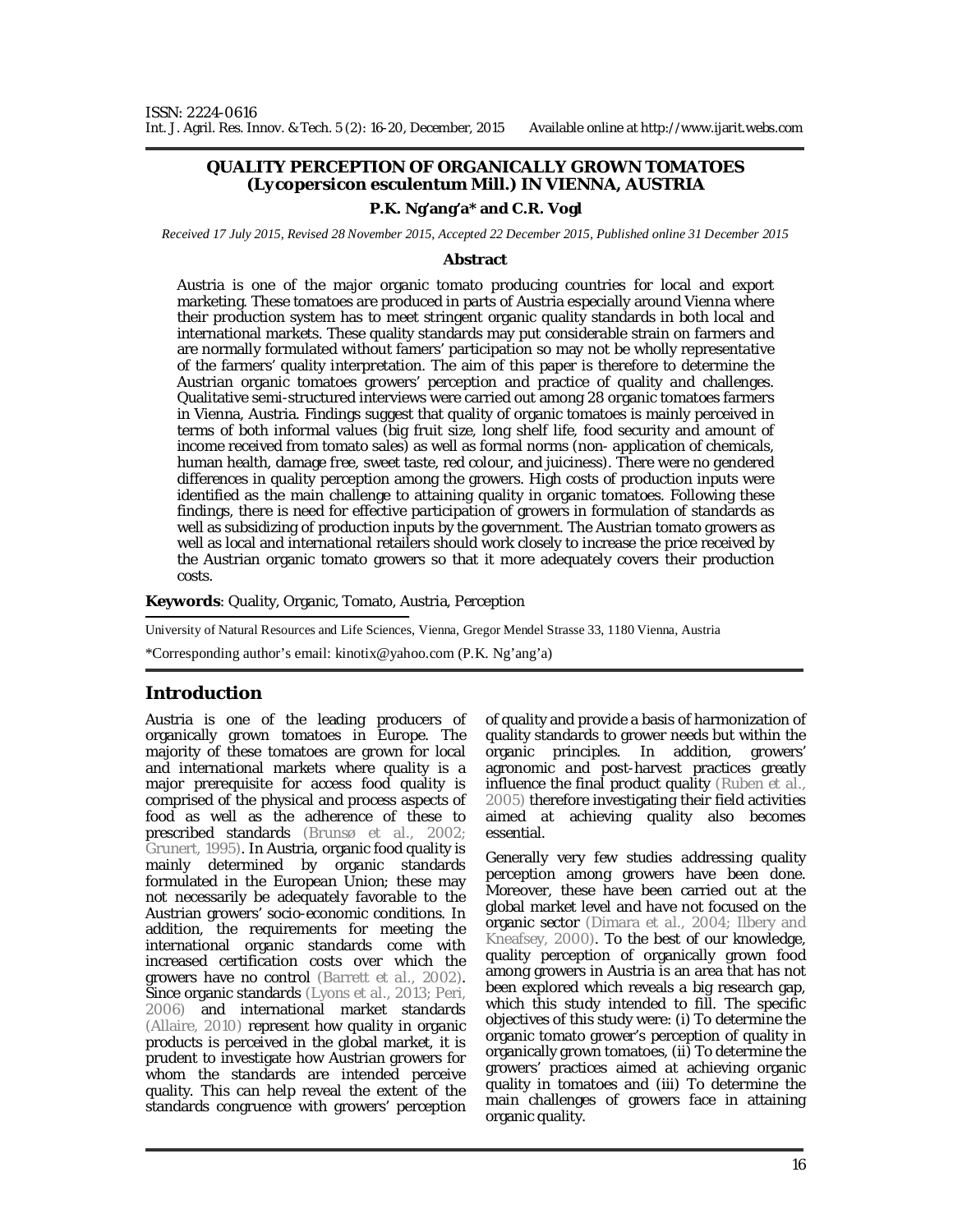## **Materials and Methods**

## *The study area and population*

The study was carried out in Vienna area within the country of Austria, which is located in north Eastern Austria and is between N 48° 12' 33.1423"and E 16° 22' 22.0001". The region covers a total area of 83,858.00 sq. km. and a population of about 2.6 million within the metropolitan area. The main language spoken by the local community is German. This area is blessed with fertile soils that favor tomato cultivation.

## *Study design*

This study followed a qualitative approach and was aimed at getting deep insights into grower's perceptions as seen from their own point of view (Bernard, 1998). Furthermore, we used a mixed methods design that involved both semi-<br>structured interviews and structured interviews observations to increase the validity of our research findings (Patton, 1999). The interviews and observations were done during the period March 2015 to June 2015. We purposively selected 28 growers with the advice of the market leaders. This was meant to exclude some growers who were still in the process of conversion to organic farming and those that were originally organic but turned conventional. We also purposively selected 14 men and 14 women growers to avoid bias. Growers were asked what they understood by quality in organic tomatoes, what activities they carried out to attain this quality and challenges they face in attaining quality. The interviews lasted for 40 to 60 minutes and were carried out in the local language German before being translated to English by a language expert from the University of Natural Resources and Life Sciences, Vienna. The interviews were then transcribed using F4 program (Dresing and Pehl, 2012). Structured observations entailed observing the growers routines for tomato cultivation. These were carried out on 10 farms in 2 sessions per day, one in the morning (6.00 am-12.00 pm) as that's the

period growers engage in various agronomic operations. The second session occurred from 5.00 pm to 7.00 pm, as this is when growers harvested their produce. At times, the observers questioned the growers on what they were doing in terms of organic tomato quality. Field notes from the observations were documented.

#### *Data analyses*

Data was analyzed carefully by reading the transcripts and creating categories (Glaser and Strauss, 1967) and was done with the help of Atlas qualitative data analysis software analysis software (ATLAS.ti, 1999).

## **Results and Discussion**

#### *What are the grower's perceptions of quality in organically grown tomatoes?*

A scrutiny of the results from this study confirms the presence of formal norms and informal values in the grower's perception of quality. The results are thus in line with Selznick's institutional theory of organizations. The results also show both differences and similarities between grower's quality perception and official regulatory requirements (Table 1). As can be seen in table 2, those attributes that aren't reflected in any of the official quality requirements are deemed informal whereas those attributes that appear in at least one official regulation are categorized as formal. Health, non-application of chemicals during production, red colour, sweet taste, juiciness and other environmentally friendly production methods are categorized as normative institutional components because they are either representative of the formal values and norms of IFOAM or the export markets. Food security, longer shelf life and income are categorized as constitutive components because they represent grower's individual needs. Big size and traditional farming methods are categorized as cognitive elements because they are reflective of grower's cultural knowledge and beliefs.

| Growers quality perception<br>attributes | Organic standards<br>requirements | Codex Alimentarius standard<br>for tomatoes requirements | Importer<br>requirements |
|------------------------------------------|-----------------------------------|----------------------------------------------------------|--------------------------|
| Non-application of chemicals             |                                   | Db                                                       | Db                       |
| Health and safety                        |                                   | Db                                                       | Db                       |
| Environmental<br>friendly                |                                   | A                                                        | Α                        |
| production methods                       |                                   |                                                          |                          |
| Damage free                              |                                   |                                                          |                          |
| Colour and ripeness                      |                                   | P <sub>c</sub>                                           |                          |
| Taste                                    |                                   |                                                          |                          |
| Big size                                 |                                   | Dd                                                       | Ab                       |
| Juiciness                                |                                   |                                                          |                          |
| Food security provision                  |                                   |                                                          |                          |
| Long shelf life                          |                                   |                                                          |                          |
| Income                                   |                                   |                                                          |                          |

| Table 1. Comparison of growers' quality perception with official quality requirements for organically |  |  |  |
|-------------------------------------------------------------------------------------------------------|--|--|--|
| grown tomatoes                                                                                        |  |  |  |

P- Implies that the attribute in question is present in that particular standard / quality requirement.

A- Implies that the attribute in question is absent in that particular standard / quality requirement.

b- Maximum residue limits specified, c- Recommends a minimum weight of 0.8 kg and a maximum weight of 2.75kg, d- Recommended water content up to 18% maximum.

*Source: Adapted from Augstburger et al. (2001); IFOAM (2012)*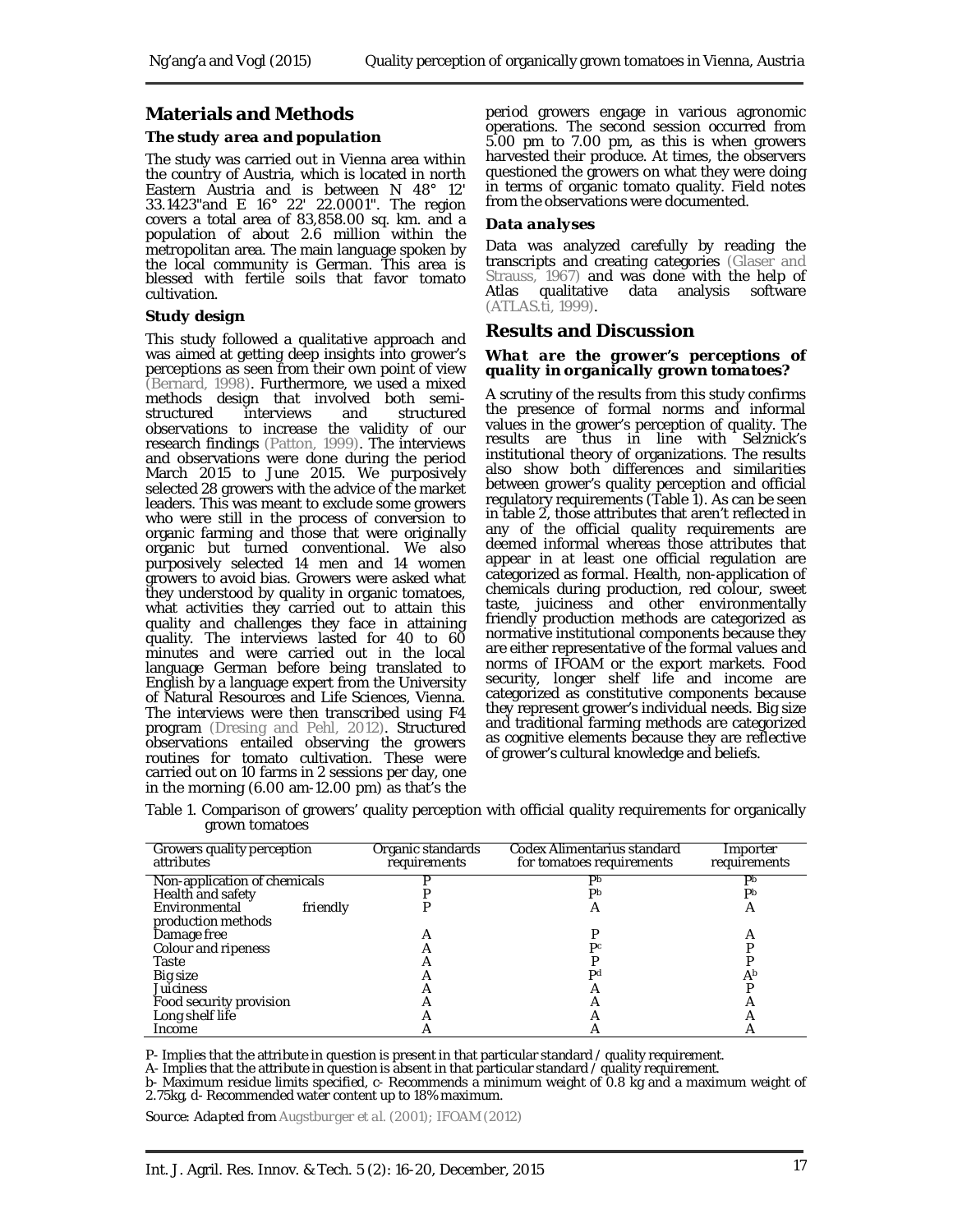| <b>Quality Perception</b>                                                                                                                    |                                                                 |                                                                |  |  |  |
|----------------------------------------------------------------------------------------------------------------------------------------------|-----------------------------------------------------------------|----------------------------------------------------------------|--|--|--|
| <b>Formal Normative Attributes</b>                                                                                                           | <b>Informal Constitutive Attributes</b>                         | Informal Cognitive Attributes                                  |  |  |  |
| -Non-application of chemicals<br>-Health (no contaminants)<br>- Environmental friendly<br>production methods<br>-Damage free<br>-Sweet taste | - Food security provision<br>- Long shelf life<br>- High Income | -Big fruit size<br>-Traditional farming methods<br>-Red colour |  |  |  |

| Table 2. Institutional nature of the grower's quality attributes depicting their perception |  |  |  |  |
|---------------------------------------------------------------------------------------------|--|--|--|--|
|                                                                                             |  |  |  |  |

Although, non-application of chemicals is a formal requirement for organic standards, Austrian growers generally have been environmentally conscious and so it is not surprising that they mention it and other environmentally friendly production methods as quality attributes of organic tomatoes. Colour and size exist in both the grower's quality perceptions and the official regulations (Table 1), however, interviews revealed that there were differences in the specifications in what growers preferred and what was demanded by the traders. Although juiciness exists as a quality attribute for both growers and official regulations, it should be noted that unlike growers, in the importer requirements, there is a limit on the amount of juiciness regarded as quality, that is; up to a maximum of 18% and more importantly for dried fruits (Augstburger *et al.*, 2001). This is probably meant to avoid rotting of the tomato before it reaches its final export destination. Growers associated quality with monetary gains and this is in agreement with some studies that have shown that growers define quality in terms of amount of income received (Concepcion and Montiflor, 2003; Otegbayo *et al.*, 2010). Growers also related quality in organic tomatoes to food security and this also conforms to a number of studies done and reported food security increments among organic tomato growers. They also associated organic tomatoes quality to longer shelf life. Since the attributes of food security provision and income are issues that are non-existent in the current official standard requirements, it is essential that they are somehow addressed in the official regulations (Table 2) if farmers' opinions are to be integrated as in the original organic movements. This is even more logical given that food security is one of the core values of organic farming (Michelsen, 2001). Given that organic premiums appear to have stagnated, income issues can be addressed by setting a minimum and fair amount of monetary compensation growers can receive for their efforts that effectively covers their costs while giving them a fair profit just like in fair trade arrangements. Growers mentioned that traditional farming systems are indicative of organic tomato quality. Such grower's connotations are a clear

illustration of influences of traditions on their organic quality perception. Such interpretations are misleading because organic farming is not only about non-application of chemicals (Scialabba and Hattam, 2002). Another interesting feature this study has brought out is that growers did not at all define quality in terms of tomato certification according to organic standards. Even in instances where they defined quality in terms of attributes that are part of the official standards (Table 1), they didn't at all relate such attributes to the standards. This is quite paradoxical given that the growers are trained and inspected for compliance to these attributes in relation to the standards. It shows that they are not aware of the relevance of organic standards certification as a quality indicator, viewing it as rather just something that they have to follow (Dimara *et al*., 2004). This indicates that organic standards are not developed with their active participation, as they do not seem to understand fully the rationale behind them. Overall, it is evident that local socio-cultural and economic factors play a major role in grower's quality perception.

#### *What are the growers practices aimed at achieving quality in organically grown tomatoes?*

Growers mentioned agronomic and post-harvest handling practices as the main activities they carry out to attain quality. They include early planting, weeding, application of organic fertilizers, non-application of synthetic chemicals as well as careful handling and storage after harvest. These are the elements in the production process of the tomatoes, which are also indicative of the official production guidelines (formal norms) the growers have to follow.

## **What are the challenges growers endure in attaining quality in organically grown tomatoes?**

The main challenges mentioned by the growers were high production input costs especially labor and organic fertilizers. Similar challenges have been found to hinder organic farming even in some other European countries like Norway (Flaten *et al*., 2010). The increment in costs was due to the need to utilize more organic fertilizers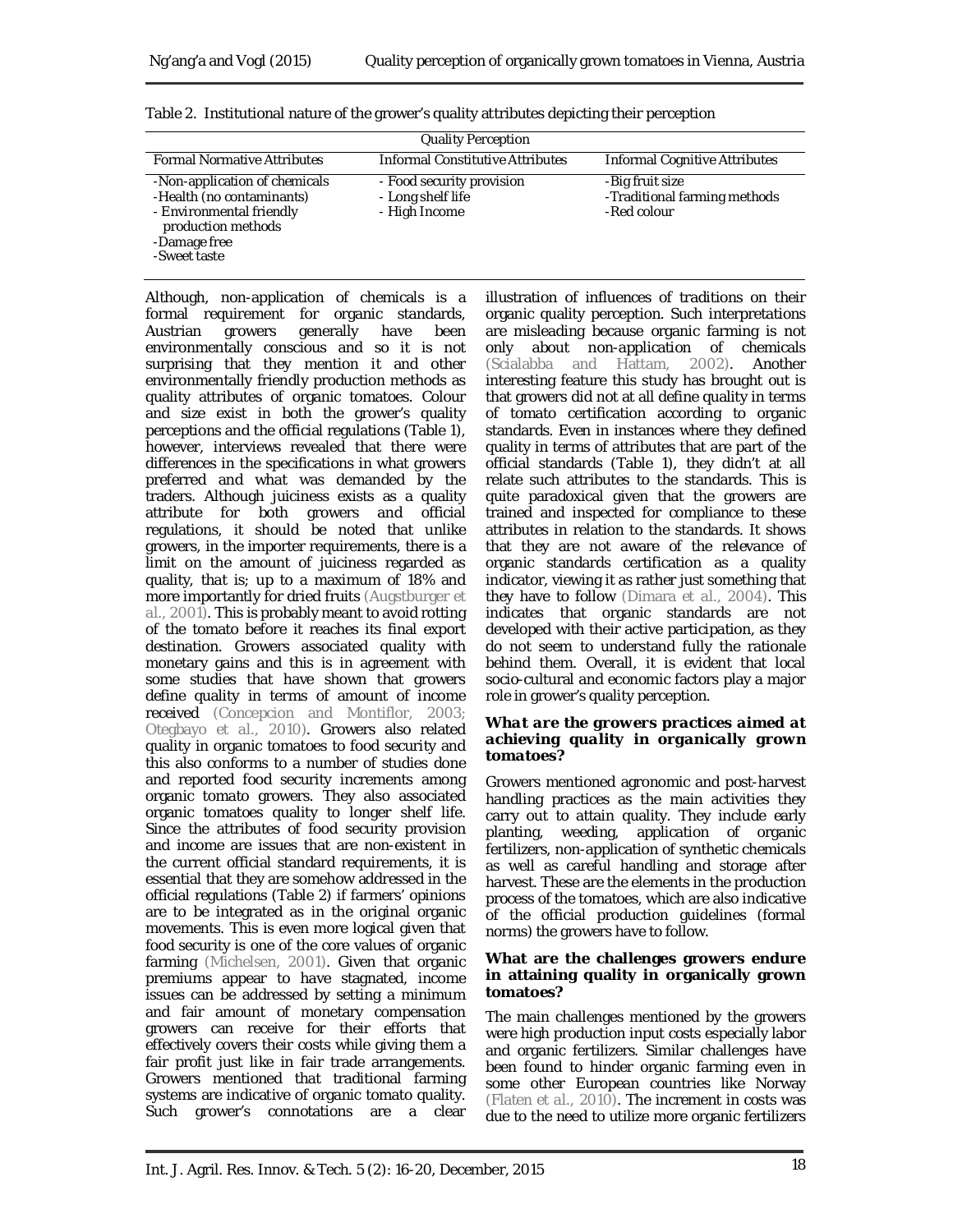and also carry out frequent weeding in order to get fruits of better intrinsic quality as demanded by the local and export markets. Other challenges mentioned were persistent weeds.

# **Conclusion**

The results from this study show that the organic tomato growers perceive quality in terms of both informal and formal norms. Some of the informal attributes that related to the physical aspects of the tomatoes were different from what the international market demanded. Growers did not mention product certification according to standards as an indicator of organic quality, which suggests that they probably do not fully understand the whole ideology behind the official regulations. Growers also seem to imply that products from organic farming have the same quality as those from traditional agriculture because both systems do not utilize chemicals. This implies that the quality interpretation in organic tomatoes by these growers may have some slight differences with how quality is defined in the global market. Growers carry out proper agronomic and postharvest practices in a bid to attain organic quality but are hindered mainly by high input costs. The results also suggest that the local socio-cultural and socio economic circumstances have a great influence on how growers interpret quality. Given the above findings it is recommended that Austrian organic growers become more actively involved in the formulation of organic standards as in the original organic certification systems in America. This can enable them to fully internalize the whole idea behind the standards. Growers should also be sensitized more on food security issues as some tend to over concentrate on commercial tomato production while tending to ignore food production. There is a need for the national organic body to continue lobbying government for the enactment of an official organic policy. With such a policy, resources can be set aside to subsidize grower's production costs. Growers also need to be trained more intensively on all the four organic principles as this would enable them comprehend the difference between organic farming and traditional agriculture.

# **References**

- Allaire, G. 2010. Applying economic sociology to understand the meaning of "Quality" in food markets. *Agri. Econ.* 41: 167-180.
- ATLAS.ti 1999. Atlas program. http://www.atlasti.com/index.html. Accessed 5 Jan 2013.
- Augstburger, F., Berger, J., Censkowsky, U., Heid, P., Milz, J. and Streit, C. 2001. Organic farming in the tropics and sub tropics: Exemplary description of

Pineapples. Grafelfing, Germany. pp. 333- 342.

- Barrett, H.R., Browne, A.W., Harris, P.J.C. and Cadoret, K. 2002. Organic certification and the UK market: organic imports from developing countries. *Food Policy* 27(4): 301-318, DOI: 10.1016/S0306- 9192(02)00036-2.
- Bernard, H.R. 1998. Handbook of methods in cultural anthropology. Wainut Creek AltaMira Press. pp. 134 145.
- Brunsø, K., Fjord, T.A. and Grunert, K.G. 2002. Consumers' food choice and quality perception. Aarhus: Aarhus School of Business. pp. 66-74.
- Concepcion, S.B. and Montiflor, M.O. 2003. Perceptions of southern mindanao farmers on the quality of temperate vegetables. Paper presented at the 47<sup>th</sup> Conference of the Australian Agricultural and Resource Economics Society Fremantle, Australia. 12- 14 February 2003.
- Dimara, E., Petrou, A. and Skuras, D. 2004. Agriculturalpolicy for quality and producers' evaluations of quality marketing indicators: a Greek case study. *Food Policy* 29(5): 485- 506. DOI: 10.1016/j.foodpol.2004.06.001.
- Dresing, T. and Pehl, T. 2012. F4audiotranskription.http://www.audiotran skription.de/english/contact/about-us. Accessed on 10 June. 2015.
- Flaten, O., Lien, G., Koesling, M. and Løes, A.K. 2010. Norwegian farmers ceasing certified organic production: Characteristics and reasons. *J. Environ. Manage.* 91(12): 2717- 2726. DOI: 10.1016/j.jenvman.2010.07.026.
- Glaser, B.G. and Strauss, A.L. 1967. The discovery of grounded theory: Strategies for qualitative research. New Jersey: Aldine de Gruyter. pp.221- 232.
- Grunert, K.G. 1995. Food quality: A means-end perspective. *Food Qual. Pref.* 6(3): 171-176. DOI: 10.1016/0950-3293(95)00011-W.
- IFOAM. 2012. The IFOAM norms for Organic production and processing: Version 2012. (pp. 1-131). Bonn: IFOAM.
- Ilbery, B. and Kneafsey, M. 2000. Producer constructions of quality in regional speciality food production: a case study from south west England. *J. Rural Stud.* 16(2): 217-230. DOI: 10.1016/S0743- 0167(99)00041-8.
- Lyons, K., Palaniappan, G. and Lockie, S. 2013. Organic agriculture governance in the Global South: New opportunities for participation in agricultural development and livelihood outcomes. In: N. Halberg, & A. Muller (Eds.), Organic Agriculture for Livelihoods. Routledge. pp. 132-153.